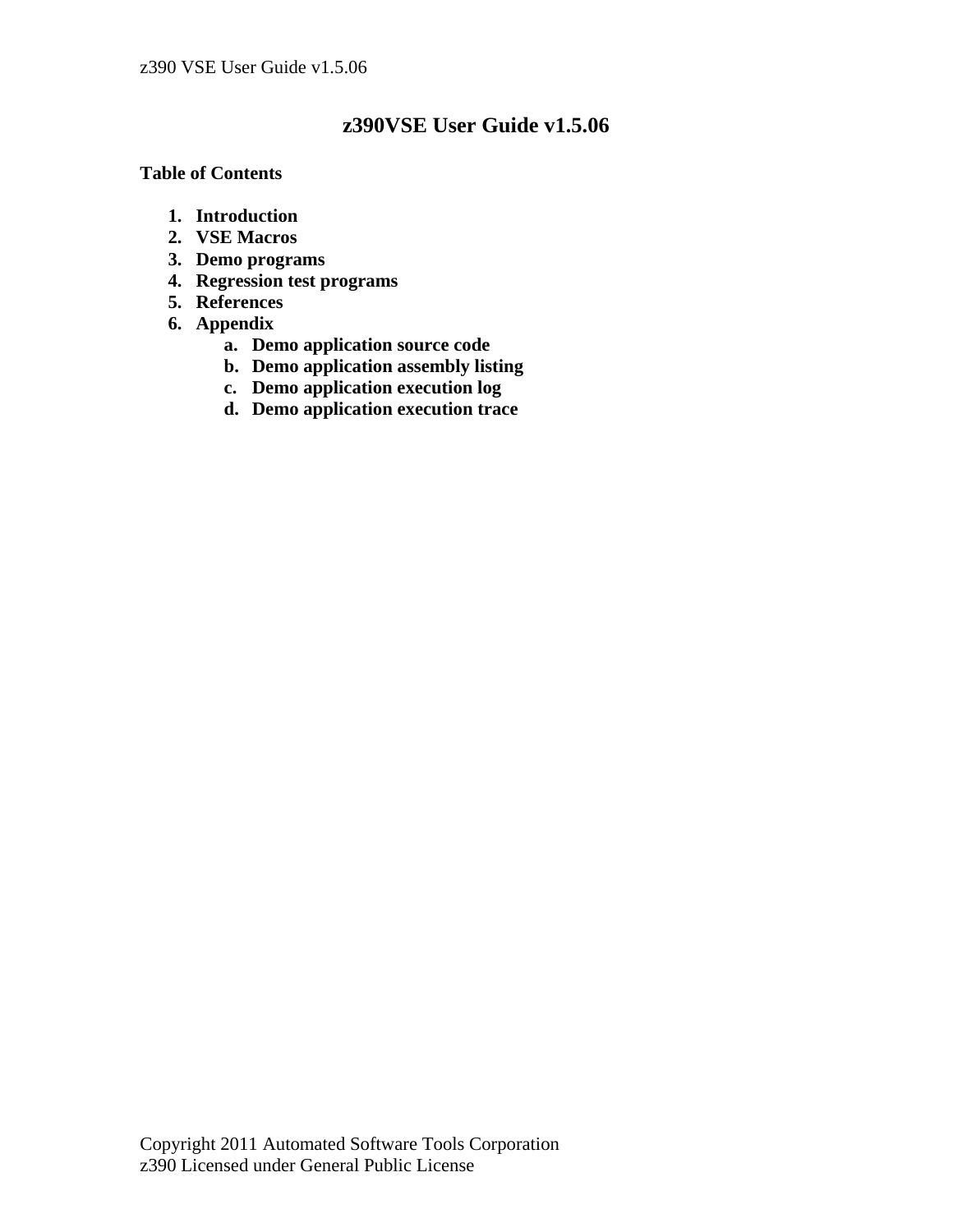## **1. Introductions**

**The z390 open source portable mainframe assembler and emulator tool now supports the assembly, linking, and execution of VSE mainframe assembler programs using a VSE macro library. The VSE macros map into z390 MVS macros and require that the default z390 MVS macro library be concatenated behind the z390 VSE macro library.** 

**z390 VSE support includes the following VSE macros: CDLOAD, CDDELETE, CLOSE, COMRG, DTFPR, DTFSD, EOJ, FREEVIS, GETIME, GETVIS, and OPEN. z390 MVS and user macros which require no changes for VSE can also be used including CALL, GET, PUT, SUBENTRY, SUBEXIT, etc.** 

**The VSE support includes 3 demo programs:** 

- **1. DEMOVSE1.MLC Display "Hello World" and also current date and time using the COMRG and GETIME VSE macros in addition to MVS compatible WTO macro.**
- **2. DEMOVSE2.MLC Use the CDLOAD macro to load the z390 demo program demo\DEMOWTO1.MLC, call it, and then use CDDELETE to delete the loaded program from memory.**
- **3. DEMOVSE3.MLC Use the OPEN, GET, PUT, CLOSE, DTFSD, and DTFPR macros to copy a file.**
- **4.**

**See section 3 for more information about these demos and also see the Appendix for source program, assembly listing, and execution log and trace for the first demo.** 

**Also included are the regression test commands RTVSE.BAT and RTVSE1.BAT. Entering the command RTVSE will assemble, link, execute, and verify results for all 3 demos plus the first additional regression test vse\test\TESTVSE1.MLC which uses GETVIS and FREEVIS to convert rt\test\TESTMEM1.MLC regression test to VSE equivalent test of dynamic storage allocation and de-allocation above and below the 16 MB line.** 

**Additional VSE macros, demos, and regression tests will be added as requested.**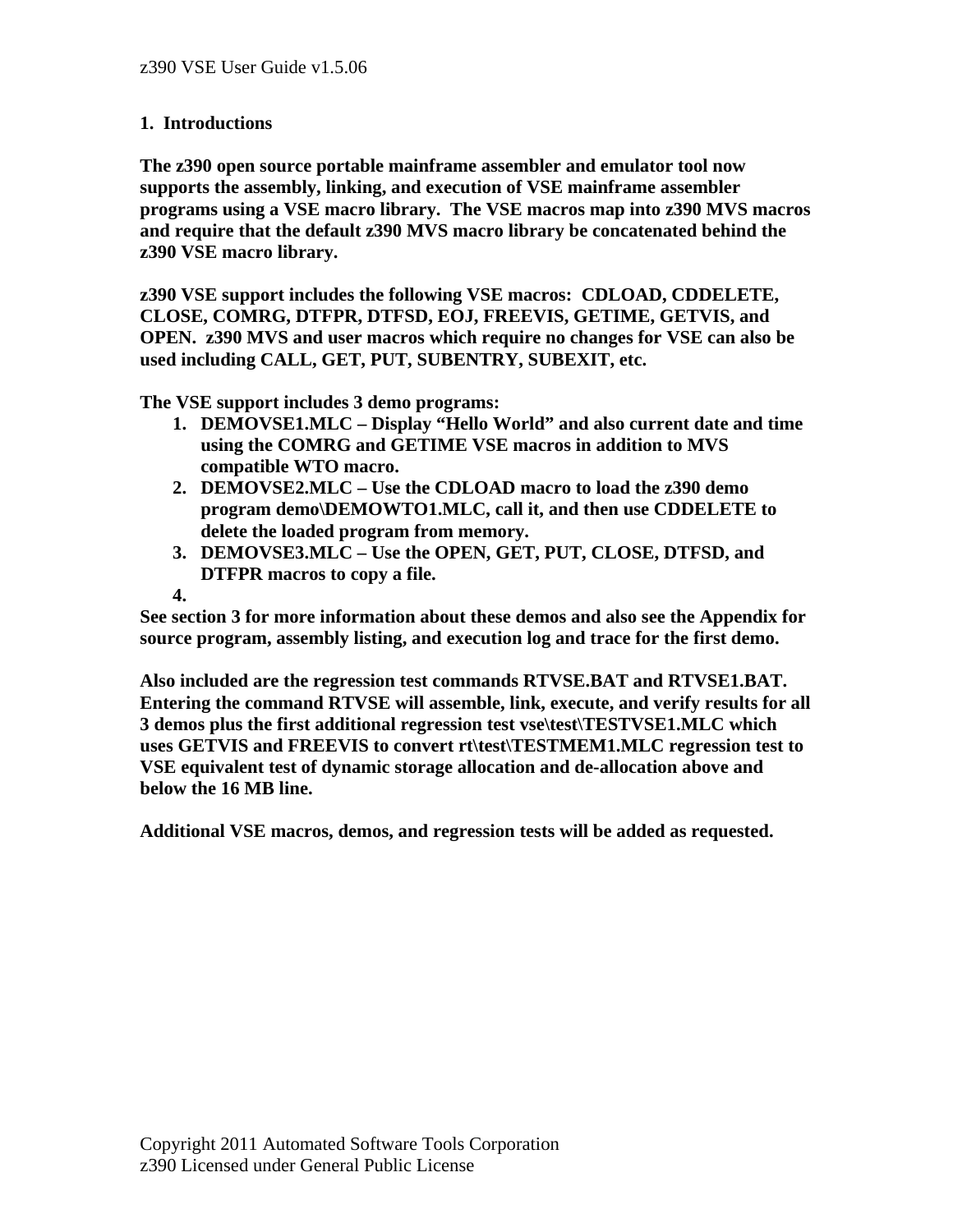## **2. VSE Macros**

- **1. CDDELETE delete loaded program from memory (maps to DELETE)**
- **2. CDLOAD load program into memory (maps to LOAD)**
- **3. CLOSE close one or more DTF files (maps to svc 20)**
- **4. COMRG return address of system communications area in ZCVTD**
- **5. DTFPR define a sequential printer output file (maps to DCB)**
- **6. DTFSD define a sequential disk file (maps to DCB)**
- **7. EOJ exit main program (maps to EXIT svc 3)**
- **8. FREEVIS release dynamically allocated memory (maps to FREEMAIN)**
- **9. GETIME get current time (maps to TIME)**
- **10. GETVIS dynamically allocate memory (maps to GETMAIN)**
- **11. OPEN open one or more DTF files (maps to svc 19)**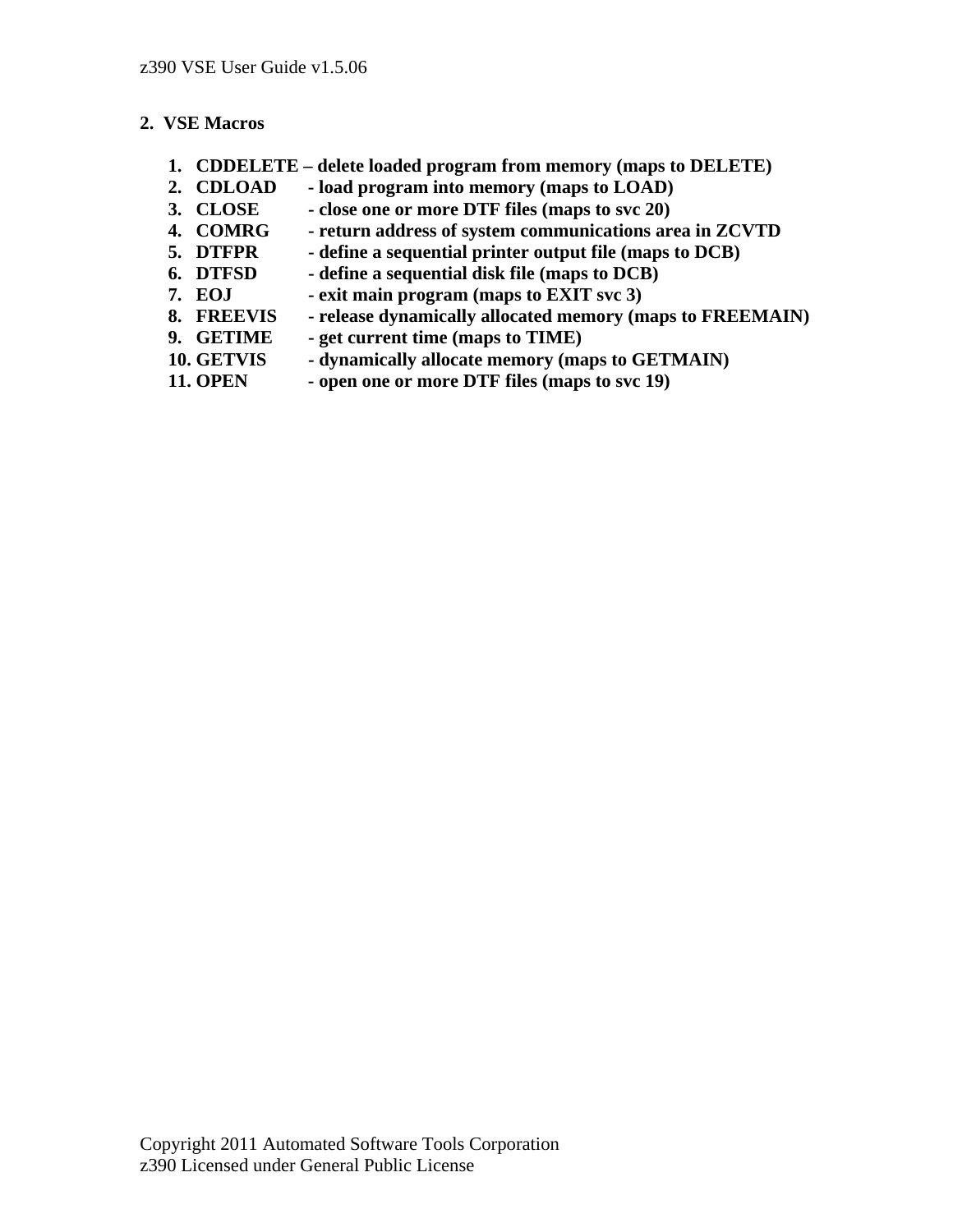## **3. VSE Demo Programs**

**The first "Hello World" demo program source, assembly listing, execution log, and execution trace are included in the Appendix. The following command can be used to assemble, link, and execute the first demo program with trace on Windows or Linux:** 

**asmlg vse\demo\DEMOVSE1 sysmac(vse\mac+mac) amode24 trace** 

**Note the default z390 MVS macro library z390\mac is concatenated with the new z390\vse\mac macro library for use of WTO in addition to COMRG and GETIME. Note the default z390 AMODE is 31 so the option amode24 can be used if necessary.** 

**The second demo program can be assembled, linked and executed with the command:** 

**asmlg vse\demo\DEMOVSE2 sysmac(vse\mac+mac) sys390(vse\demo+demo)** 

**Note the z390 executable program directory z390\demo has been included to enable CDLOAD to find and load the demo DEMOWTO1.390 program which it then calls, and then deletes from memory.** 

**The third demo program can be assembled, linked, and executed with the following three commands:** 

**set SYSUT1=vse\demo\DEMOVSE3.TF1 set STSUT2=vse\demo\DEMOVSE3.TF2 asmlg vse\demo\DEMOVSE3 sysmac(vse\mac+mac)** 

**This program copies the existing file defined by SYSUT1 DTFSD macro to the new file defined by SYSUT2 DTFPR macro. Note the DTF macros all use their label as DDNAME for generated DCB allowing SET commands to define the real file names. The existing file z390\vse\demo\DEMOVSE3.TF1 consists of 3 – 80 byte EBCDIC records which you can see in memory using trace or test.**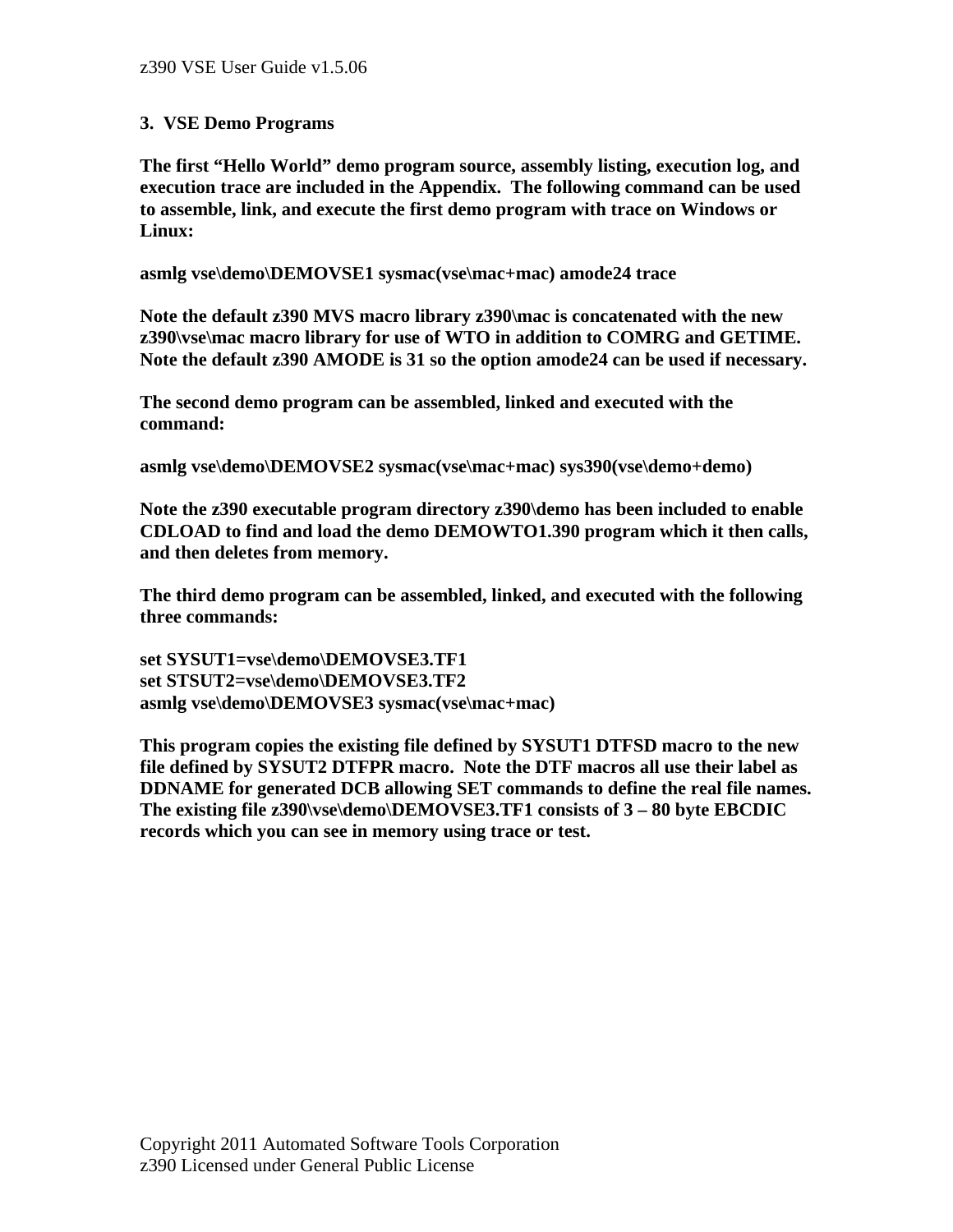#### **4. Regression tests**

**The following regression test programs are included:** 

**5. TESTVSE1 - test GETVIS and FREEVIS dynamic memory allocation.**  This program was converted from MVS regression test rt\test\testmem1. **Note that since VSE GETVIS has default RMODE24 where as MVS GETMAIN sets RMODE based on type, additional logic had to added to this test program to check MVS request type to set correct explicit RMODE.** 

**To run all the VSE regression tests including the demos and test programs, use the command RTVSE.BAT. This assembles, links, and executes each program and then verifies that the source and generated files all match the files saved after last change. Note the regression test for vse\demo\DEMOVSE3 uses the z390 regression test RT5.BAT to set the standard DDNAME's SYSUT1 and SYSUT2 to data files with name of program suffixed by TF1 and TF2 respectively. RT5 is also used for all the MVS DCB regression tests defined in RTTEST1.BAT.**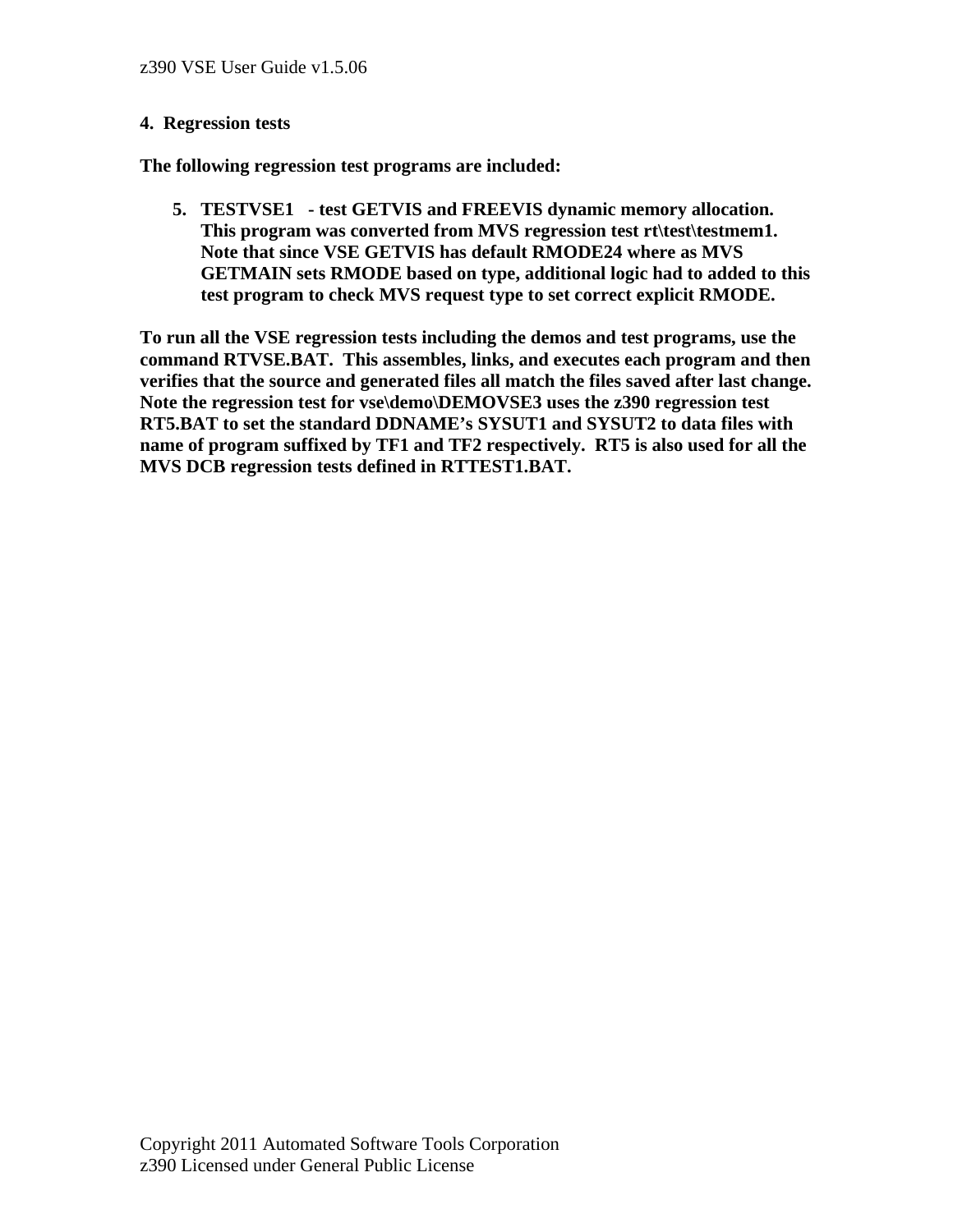## **6. References:**

- **1. For latest z390 downloads and additional information visit www.z390.org**
- **2. For VSE macro references see the IBM VSE links here:**

 **http://www.automatedsoftwaretools.com/z390/#IBM\_Reference\_Links**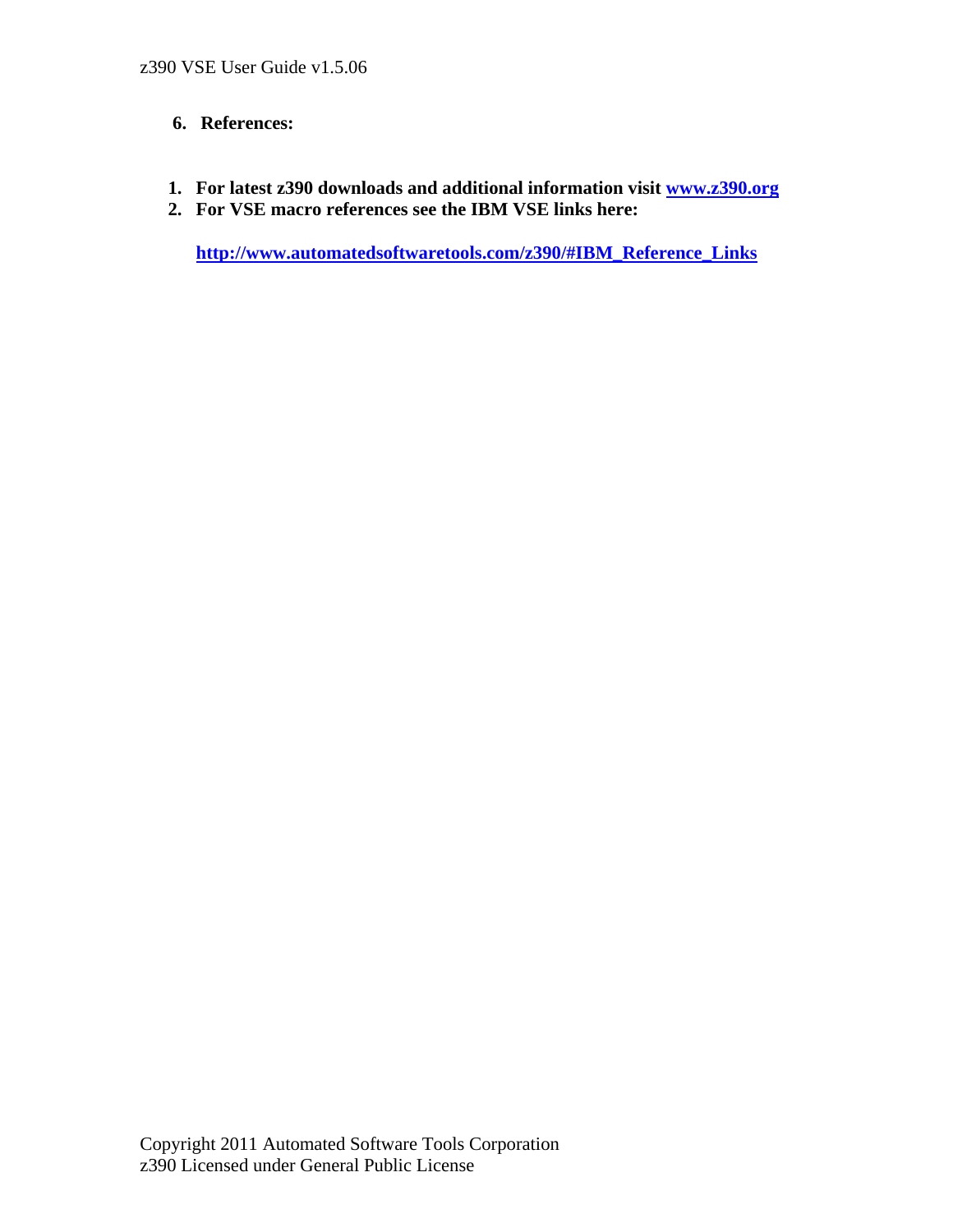#### **5. Appendix**

**Appendix I: Demo application source code DEMOVSE1.MLC** 

**\*\*\*\*\*\*\*\*\*\*\*\*\*\*\*\*\*\*\*\*\*\*\*\*\*\*\*\*\*\*\*\*\*\*\*\*\*\*\*\*\*\*\*\*\*\*\*\*\*\*\*\*\*\*\*\*\*\*\*\*\*\*\*\*\*\*\*\*\* \* Copyright 2007 Automated Software Tools Corporation \* \* This source code is part of z390 assembler/emulator package \* \* The z390 package is distributed under GNU general public license \* \* Author - Don Higgins \* \* Date - 03/11/07 \* \*\*\*\*\*\*\*\*\*\*\*\*\*\*\*\*\*\*\*\*\*\*\*\*\*\*\*\*\*\*\*\*\*\*\*\*\*\*\*\*\*\*\*\*\*\*\*\*\*\*\*\*\*\*\*\*\*\*\*\*\*\*\*\*\*\*\*\*\* \* YOU CAN ASSEMBLE, LINK, AND EXECUTE THIS DEMO \* USING Z390 GUI INTERFACE BY ENTERING DEMO IN COMMAND BOX \* OR BY EXECUTING DEMO FROM WINDOWS COMMAND LINE \* WITH CURRENT DIRECTORY SET TO Z390 INSTALL DIRECTORY WHICH \* IS "C:\PROGRAM FILES\AUTOMATED SOFTWARE TOOLS\Z390" \* ENTER THE COMMAND: \* \* ASMLG vse\demo\DEMOVSE1 sysmac(vse\mac+mac) \* \* THE Z390 TOOLKIT IS DISTRIBUTED IN SOURCE AND EXECUTABLE \* FORMAT UNDER OPEN SOURCE GPL LICENSE. VISIT WWW.Z390.ORG \* FOR MORE INFORMATION. \*\*\*\*\*\*\*\*\*\*\*\*\*\*\*\*\*\*\*\*\*\*\*\*\*\*\*\*\*\*\*\*\*\*\*\*\*\*\*\*\*\*\*\*\*\*\*\*\*\*\*\*\*\*\*\*\*\*\*\*\*\*\*\*\*\*\*\*\* TITLE 'DEMOVSE1 Z390 VSE HELLO WORLD DEMO' DEMOVSE1 CSECT BALR 12,0 USING \*,12 WTO 'DEMOVSE1 HELLO WORLD' COMRG , GET VSE COMMUNICATIONS AREA IN REG 1 USING IHACOMRG,1 MVC JOBDATE,COMRG\_JOBDATE GETIME ,CLOCK=NO SET R1= CURRENT TOD PD 0HHMMSSC ST 1,PWORK+4 STORE PD TOD 0HHMMSSC MVC TIME,TIMEMASK ED TIME,PWORK+4 WTO MF=(E,WTOMSG) EOJ , EXIT PROGRAM LTORG PWORK DC PL8'0' WTOMSG DC AL2(WTOEND-\*,0) DC C'DEMOVSE1 COMRG JOBDATE ' JOBDATE DC C'MM/DD/YY' DC C' GETIME CURRENT TIME' TIME DC C' HH:MM:SS' WTOEND EQU \* TIMEMASK DC C' ',X'202120',C':',X'2020',C':',X'2020' HH:MM:SS IHACOMRG DSECT COMRG\_JOBDATE DS CL8 0 8 MM/DD/YY (SET IF TIMING) COMRG\_RESV1 DS XL4 8 4 RESERVED COMRG\_COMUSCR DS XL11 12 11 USER AREA (ZERO'D) COMRG\_UPSI DS B 23 1 SWITCH BITS COMRG\_COMNAME DS CL8 24 8 JOBNAME (SET TO PGMNAME) COMRG\_PPEND DS A 32 4 ADDR HIGH PGM COMRG\_HTPHAS DS A 36 4 ADDR HIGH LAST PH COMRG\_HTPROG DS A 40 4 ADDR HIGH MAX PH ID4**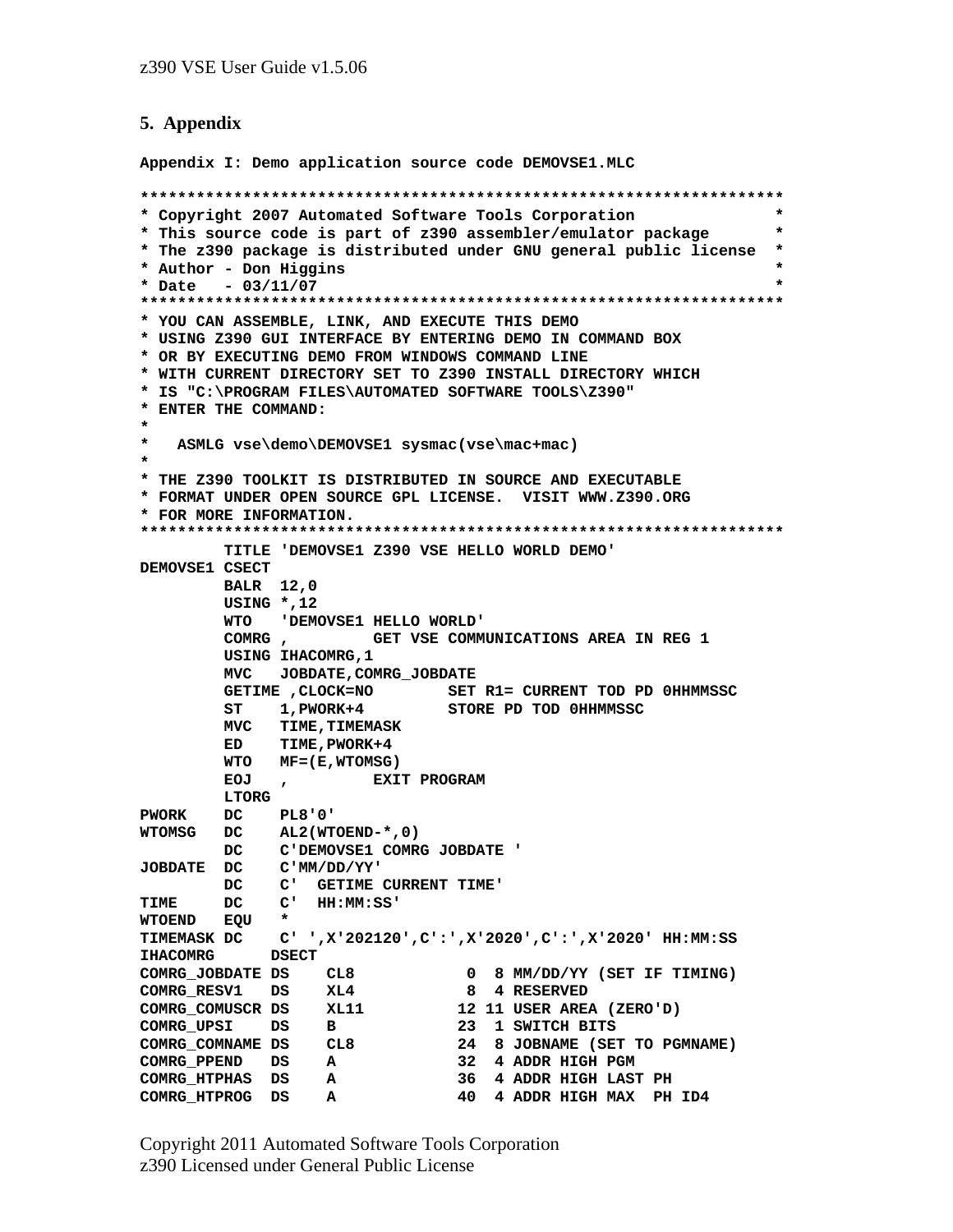| COMRG LABLEN DS     | н   | 44 2 LENGTH OF LABEL        |
|---------------------|-----|-----------------------------|
| COMRG RESV2 DS      | XL2 | 46 2 RESERVERD LENGTH ????? |
| COMRG IJBHPHLA DS A |     | 48 4 ADDR HIGH MAX PH ANY   |
| END                 |     |                             |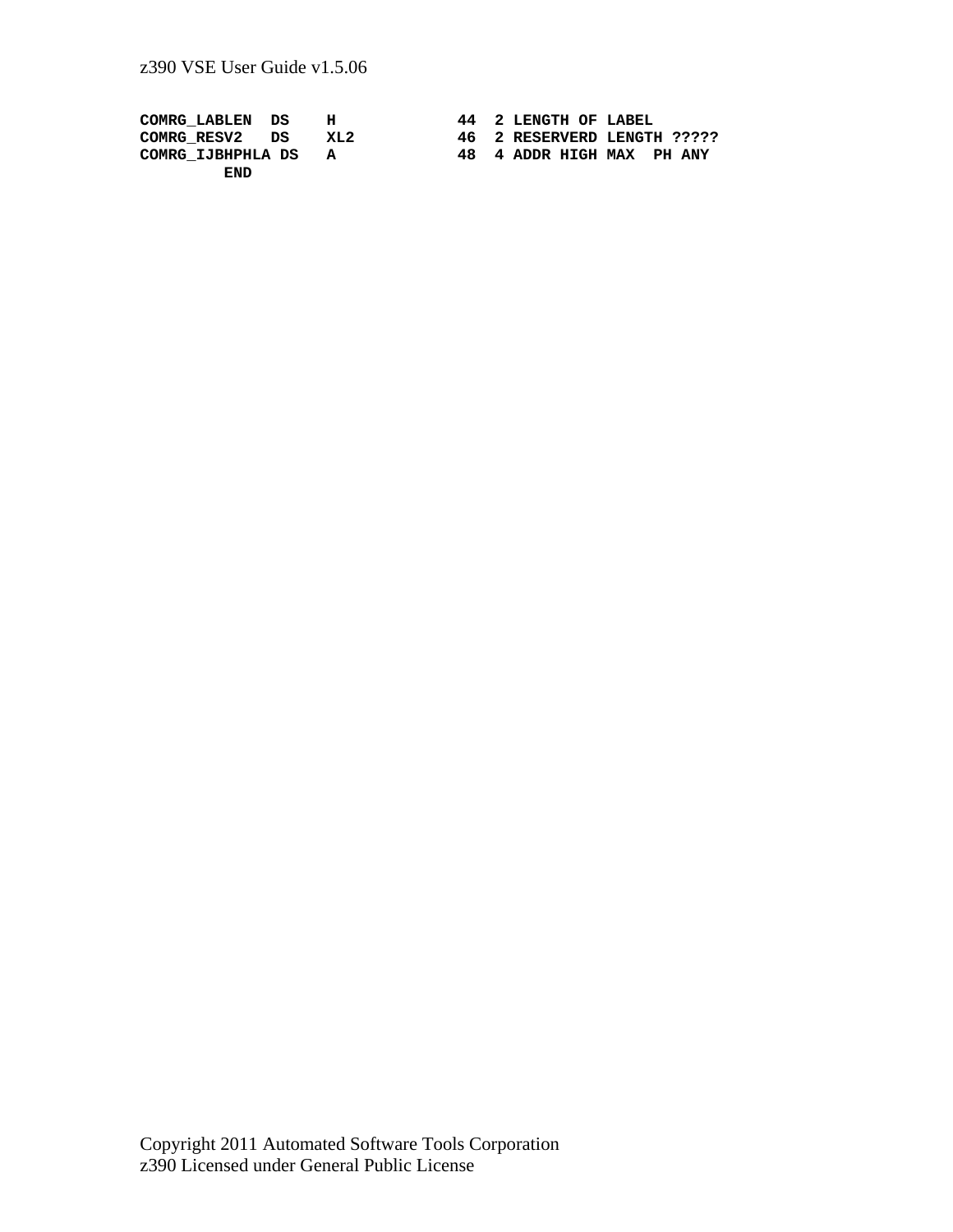#### **Appendix II: Demo application assembly listing DEMOVSE1.PRN**

```
AZ390I V1.3.02b Current Date 03/13/07 Time 04:49:30 
Copyright 2006 Automated Software Tools Corporation 
z390 is licensed under GNU General Public License 
AZ390I program = vse\demo\DEMOVSE1.BAL 
AZ390I options = sysmac(D:\work\z390\mac+.) syscpy(D:\work\z390\mac+.) 
sysmac(vse\mac+mac) amode24 trace 
External Symbol Definitions 
 ESD=0001 LOC=00000000 LEN=000000B8 TYPE=CST NAME=DEMOVSE1 
Assembler Listing 
000000 (1/1)1 
********************************************************************* 
000000 (1/2)2 * Copyright 2007 Automated Software 
Tools Corporation
000000 (1/3)3 * This source code is part of z390 
assembler/emulator package<br>000000
                                     000000 (1/4)4 * The z390 package is distributed 
under GNU general public license * 
                                     000000 (1/5)5 * Author - Don Higgins 
* 
000000 (1/6)6 * Date - 03/11/07 
* 
000000 (1/7)7 
********************************************************************* 
000000 (1/8)8 * YOU CAN ASSEMBLE, LINK, AND 
EXECUTE THIS DEMO 
000000 (1/9)9 * USING Z390 GUI INTERFACE BY 
ENTERING DEMO IN COMMAND BOX 
                                    000000 (1/10)10 * OR BY EXECUTING DEMO FROM WINDOWS 
COMMAND LINE 
                                   000000 (1/11)11 * WITH CURRENT DIRECTORY SET TO Z390 
INSTALL DIRECTORY WHICH 
000000 (1/12)12 * IS "C:\PROGRAM FILES\AUTOMATED 
SOFTWARE TOOLS\Z390" 
000000 (1/13)13 * ENTER THE COMMAND:<br>000000 (1/14)14 *
                                    (1/14)14 *
000000 (1/15)15 * ASMLG vse\demo\DEMOVSE1 
sysmac(vse\mac+mac) 
000000 (1/16)16 * 
000000 (1/17)17 * THE Z390 TOOLKIT IS DISTRIBUTED IN 
SOURCE AND EXECUTABLE 
                                    000000 (1/18)18 * FORMAT UNDER OPEN SOURCE GPL 
LICENSE. VISIT WWW.Z390.ORG 
000000 (1/19)19 * FOR MORE INFORMATION.<br>000000 (1/20)20
                                   000000 (1/20)20 
********************************************************************* 
000000 (1/21)21 TITLE 'DEMOVSE1 Z390 VSE 
HELLO WORLD DEMO' 
000000 (1/22)22 DEMOVSE1 CSECT 
                                    000000 05C0 (1/23)23 BALR 12,0 
000002 (1/24)24 USING *,12 
LISTUSE DEMOVSE1 ESD=0001 LOC=00000002 LEN=01000 REG=C OFF=00000 LAB= 
                                                 000002 (1/25)25 WTO 'DEMOVSE1 HELLO 
WORLD'<br>000002 A715000E
                                   000002 A715000E (2/46)26+ BRAS 1,*+(WTO#1_EOT-
*+1)/2*2 
000006 00180000C4C5D4D6 (2/47)27+ DC AL2(WTO#1_EOT-
*,0),C'DEMOVSE1 HELLO WORLD' 
                                   00001E 00001E (2/48)28+WTO#1_EOT EQU * 
00001E 0A23 (2/49)29+ SVC 35<br>000020 (1/26)31 COMRG,
000020 (1/26)31 COMRG , GET VSE 
COMMUNICATIONS AREA IN REG 1 
000020 A7182000 (3/23)33+ LHI 1,ZCVT 
                                   000024 (3/24)34+ USING IHAZCVT,1 
LISTUSE DEMOVSE1 ESD=0001 LOC=00000002 LEN=01000 REG=C OFF=00000 LAB= 
LISTUSE IHAZCVT ESD=0002 LOC=00000000 LEN=01000 REG=1 OFF=00000 LAB= 
000024 41101600 000600 (3/27)35+ LA 1,ZCVT_COMRG 
                                    (3/32)36+LISTUSE DEMOVSE1 ESD=0001 LOC=00000002 LEN=01000 REG=C OFF=00000 LAB=
```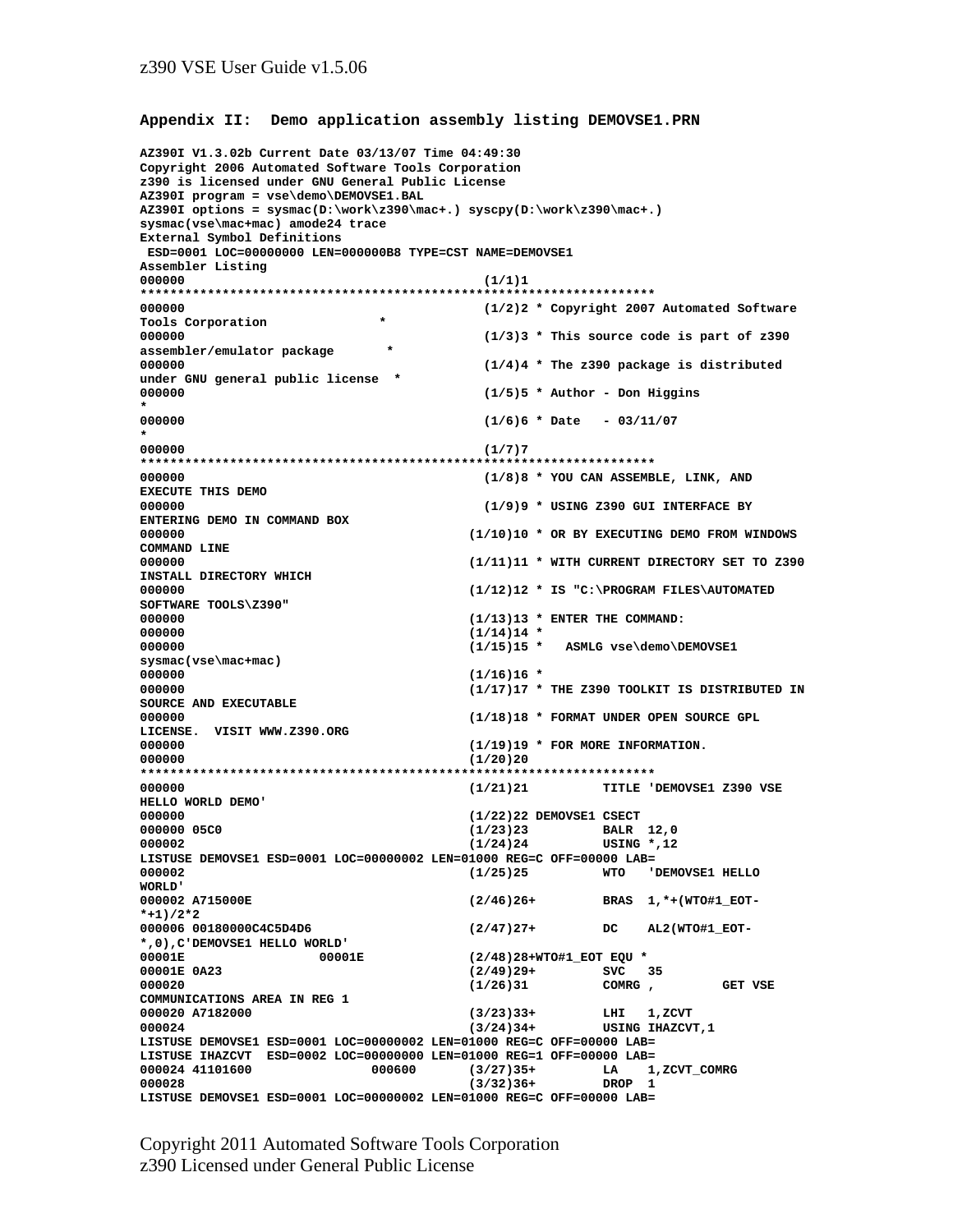#### z390 VSE User Guide v1.5.06

**000028 002000 (4/24)39+ZCVT EQU X'2000' ABS ADDR ZCVT 000000 (4/25)40+IHAZCVT DSECT 000000 (4/27)42+ZCVTUPGM DS CL8 390 USER PROGRAM NAME LOADED AT IPL 000008 (4/28)43+ ORG IHAZCVT+X'08' 000008 (4/29)44+ZCVTIPLP DS CL8 390 IPL PROGRAM SPECIFIED IN IPL(PGM) OPTION 000010 (4/30)45+ ORG IHAZCVT+X'10' 000010 (4/31)46+ZCVTFQ24 DS A ADDRESS OF FIRST FQE FOR 24 BIT MEM AT X'10000' 000014 (4/32)47+ ORG IHAZCVT+X'14' 000014 (4/33)48+ZCVTFQ31 DS A ADDRESS OF FIRST FQE FOR 31 BIT MEM AT X'1000000' 000018 (4/34)49+ ORG IHAZCVT+X'18' 000018 (4/35)50+ZCVTEXIT DS XL2 SVC 3 EXIT USED AS R14 EXIT AND STIMER EXIT**  00001C<br>00001C (4/36)51+ ORG IHAZCVT+X'1C'<br>00001C (4/37)52+ZCVTGECB DS F TGET ECB **00001C (4/37)52+ZCVTGECB DS F TGET ECB 000020 (4/38)53+ ORG IHAZCVT+X'20' 000020 (4/39)54+ZCVTEIBP DS A CICS INTERFACE CONTROL BLOCK POINTER > DFHEIBLK 000024 (4/40)55+ ORG IHAZCVT+X'24' 000024 (4/41)56+ZCVTCAP DS A CICS COMMON AREA POINTER 000100 (4/42)57+ ORG IHAZCVT+X'100' 000100 (4/43)58+ZCVTSAVE DS 18F SAVE AREA USED TO INIT USER PGM R13 000200 (4/44)59+ ORG IHAZCVT+X'200' 000200 (4/45)60+ZCVTSAV2 DS 18F SAVE AREA FOR STIMER EXIT R13 000300 (4/46)61+ ORG IHAZCVT+X'300' 000300 (4/47)62+ZCVTPARM DS XL256 PARM AREA USED TO SET USER R1 000400 (4/48)63+ ORG IHAZCVT+X'400' 000400 (4/49)64+ZCVTEPIE DS XL256 RESERVED FOR ESPIE EPIE CB (SEE EPIED MACRO) 000500 (4/50)65+ ORG IHAZCVT+X'500' 000500 (4/51)66+ZCVTESTA DS XL256 RESERVED FOR ESTAE ESTA CB (SEE ESTAD MACRO) 000600 (4/52)67+ ORG IHAZCVT+X'600' 000600 (4/53)68+ZCVT\_COMRG DS XL1024 RESERVED FOR VSE COMRG AREA (SEE vse\mac\COMRG) 000A00 (4/54)69+ZCVT\_COMRG\_JOBDATE DS CL8 0 8 MM/DD/YY (SET IF TIMING) 000A08 (4/55)70+ZCVT\_COMRG\_RESV1 DS XL4 8 4 RESERVED 000A0C (4/56)71+ZCVT\_COMRG\_COMUSCR DS XL11 12 11 USER AREA (ZERO'D) 000A17 (4/57)72+ZCVT\_COMRG\_UPSI DS B 23 1 SWITCH BITS 000A18 (4/58)73+ZCVT\_COMRG\_COMNAME DS CL8 24 8 JOBNAME (SET TO PGMNAME) 000A20 (4/59)74+ZCVT\_COMRG\_PPEND DS A 32 4 ADDR HIGH PGM 000A24 (4/60)75+ZCVT\_COMRG\_HTPHAS DS A 36 4 ADDR HIGH LAST PH 000A28 (4/61)76+ZCVT\_COMRG\_HTPROG DS A 40 4 ADDR HIGH MAX PH ID4 000A2C (4/62)77+ZCVT\_COMRG\_LABLEN DS H 44 2 LENGTH OF LABEL 000A2E (4/63)78+ZCVT\_COMRG\_RESV2 DS XL2 46 2 RESERVERD LENGTH ????? 000A30 (4/64)79+ZCVT\_COMRG\_IJBHPHLA DS A 48 4 ADDR HIGH MAX PH ANY 008000 (4/65)80+ZCVTEND ORG IHAZCVT+(X'A000'- X'2000') RESERVE UP TO CVT 000028 (4/66)81+DEMOVSE1 CSECT 000028 (1/27)84 USING IHACOMRG,1 LISTUSE DEMOVSE1 ESD=0001 LOC=00000002 LEN=01000 REG=C OFF=00000 LAB=** 

ORG IHAZCVT+X'00'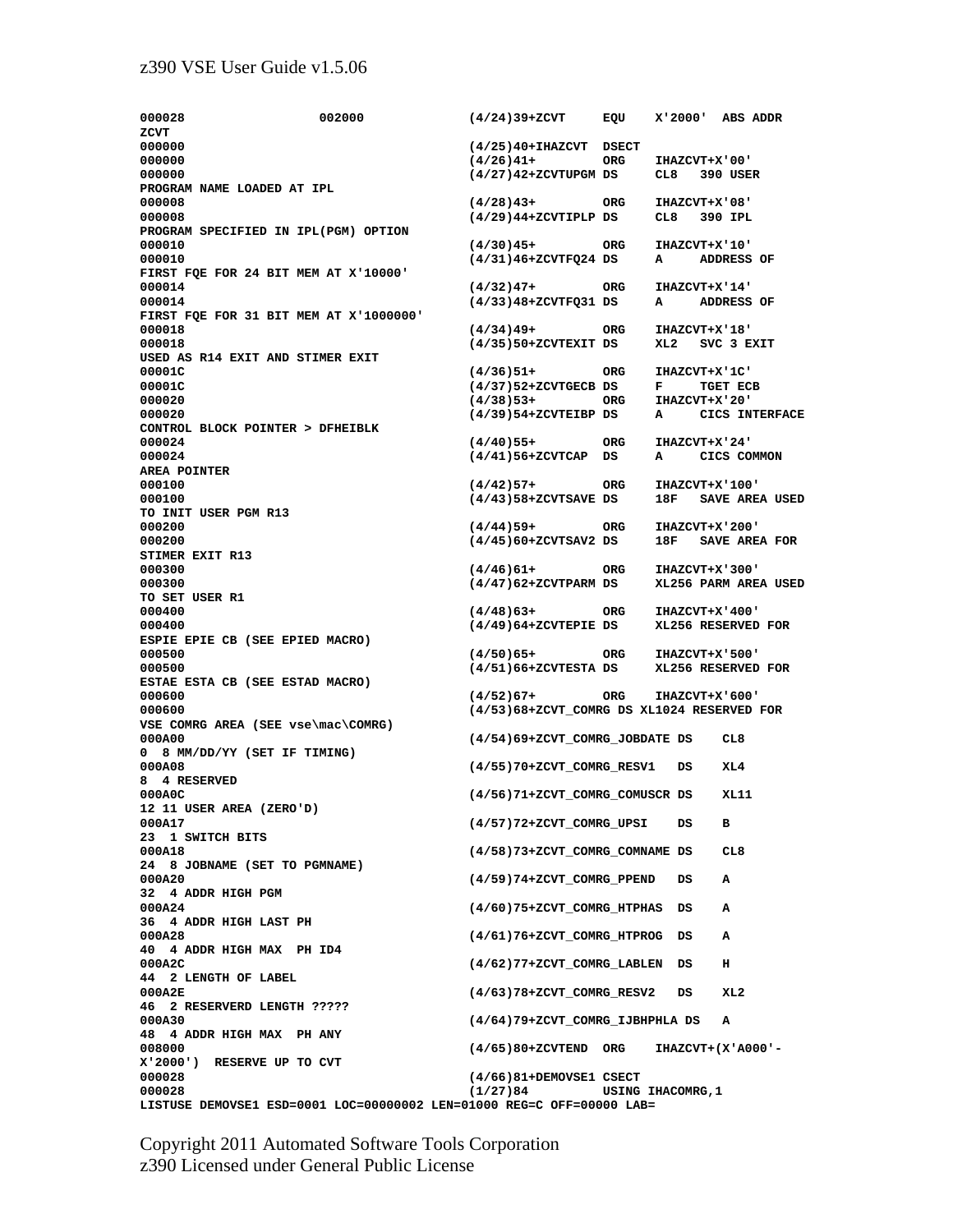| LISTUSE IHACOMRG ESD=0003 LOC=00000000 LEN=01000 REG=1 OFF=00000 LAB= |               |               |                                                                             |                                      |               |                                                                                                     |                |
|-----------------------------------------------------------------------|---------------|---------------|-----------------------------------------------------------------------------|--------------------------------------|---------------|-----------------------------------------------------------------------------------------------------|----------------|
| 000028 D207C0821000                                                   |               | 000084 000000 | (1/28)85                                                                    | <b>MVC</b><br>JOBDATE, COMRG_JOBDATE |               |                                                                                                     |                |
| 00002E                                                                |               |               | (1/29)86                                                                    | GETIME , CLOCK=NO<br>SET             |               |                                                                                                     |                |
| R1= CURRENT TOD PD OHHMMSSC                                           |               |               |                                                                             |                                      |               |                                                                                                     |                |
| 00002E 41000000<br>HHMMSSTH                                           |               |               | $(6/53)90+$                                                                 | LA                                   | 0, 0          | $RO = HEX$<br>DEC                                                                                   |                |
| 000032 0A0B                                                           |               |               | $(6/75)91+$                                                                 | svc                                  |               | 11 TIME AND DATE                                                                                    |                |
| 000034 1810                                                           |               |               | $(5/28)93+$                                                                 | LR                                   | 1,0           |                                                                                                     |                |
| 000036 4310C05E                                                       |               | 000060        | $(5/29)94+$                                                                 | IC                                   | $1, = X'$ CO' |                                                                                                     |                |
| 00003A 88100004                                                       |               |               | $(5/30)95+$                                                                 | SRL.                                 | 1,4           | <b>R1=0HHMMSSC</b>                                                                                  |                |
| 00003E 5010C063                                                       |               | 000065        | (1/30)97                                                                    | SТ                                   |               | 1, PWORK+4                                                                                          |                |
| STORE PD TOD OHHMMSSC                                                 |               |               |                                                                             |                                      |               |                                                                                                     |                |
| 000042 D209C09FC0A9                                                   |               | 0000A1 0000AB | (1/31)98                                                                    | MVC                                  |               | <b>TIME, TIMEMASK</b>                                                                               |                |
| 000048 DE09C09FC063                                                   |               | 0000A1 000065 | (1/32)99                                                                    | ED                                   |               | TIME, PWORK+4                                                                                       |                |
| 00004E                                                                |               |               | (1/33)100                                                                   | WTO                                  |               | $MF = (E, WTOMSG)$                                                                                  |                |
| 00004E 4110C067                                                       |               | 000069        | $(2/58)101+$                                                                | LA                                   | 1, WTOMSG     |                                                                                                     |                |
| 000052 0A23                                                           |               |               | $(2/64)102+$                                                                | svc                                  | 35            |                                                                                                     |                |
| 000054                                                                |               |               | (1/34)104                                                                   | EOJ                                  | $\mathbf{r}$  | <b>EXIT</b>                                                                                         |                |
| <b>PROGRAM</b>                                                        |               |               |                                                                             |                                      |               |                                                                                                     |                |
| 000054 41F00000                                                       |               |               | $(7/23)105+$                                                                | LA                                   | 15,0          |                                                                                                     |                |
| 000058 0A03                                                           |               |               | $(7/28)106+$                                                                | <b>SVC</b>                           |               | 3 EXIT CURRENT                                                                                      |                |
| <b>PROGRAM</b>                                                        |               |               |                                                                             |                                      |               |                                                                                                     |                |
| 00005A                                                                |               |               | (1/35)108                                                                   | LTORG                                |               |                                                                                                     |                |
| 000060 CO                                                             | $=X$ 'C $0$ ' |               |                                                                             |                                      |               |                                                                                                     |                |
| 000061 0000000000000000                                               |               |               | $(1/36)109$ PWORK                                                           | DC                                   | <b>PL8'0'</b> |                                                                                                     |                |
| 000069 00420000                                                       |               |               | $(1/37)110$ WTOMSG                                                          | DC.                                  |               | $AL2(WTOEND-*$ , 0)                                                                                 |                |
| 00006D C4C5D4D6E5E2C5F1                                               |               |               | (1/38)111                                                                   | DC                                   |               | C'DEMOVSE1 COMRG                                                                                    |                |
| <b>JOBDATE</b> '                                                      |               |               |                                                                             |                                      |               |                                                                                                     |                |
| 000084 D4D461C4C461E8E8                                               |               |               | $(1/39)$ 112 JOBDATE                                                        | DC                                   |               | C'MM/DD/YY'                                                                                         |                |
| 00008C 4040C7C5E3C9D4C5                                               |               |               | (1/40)113                                                                   | DC                                   | C'            | <b>GETIME CURRENT</b>                                                                               |                |
| <b>TIME'</b>                                                          |               |               |                                                                             |                                      |               |                                                                                                     |                |
| 0000A1 4040C8C87AD4D47A                                               |               |               | $(1/41)114$ TIME                                                            | DC                                   | c'            | HH:MM:SS'                                                                                           |                |
| 0000AB                                                                | 0000AB        |               | $(1/42)115$ WTOEND                                                          | EQU                                  | $\star$       |                                                                                                     |                |
| 0000AB 402021207A20207A                                               |               |               | $(1/43)116$ TIMEMASK DC                                                     |                                      | c'            |                                                                                                     |                |
| X'202120'HH:MM:SS,':'C':',X'2020'X,':'2020'HH:MM:SS                   |               |               |                                                                             |                                      |               |                                                                                                     |                |
| 000000                                                                |               |               | $(1/44)117$ IHACOMRG                                                        |                                      | <b>DSECT</b>  |                                                                                                     |                |
| 000000                                                                |               |               | (1/45)118 COMRG_JOBDATE DS                                                  |                                      |               | CL8                                                                                                 | 0              |
| 8 MM/DD/YY (SET IF TIMING)                                            |               |               |                                                                             |                                      |               |                                                                                                     |                |
| 000008                                                                |               |               | $(1/46)$ 119 COMRG RESV1                                                    |                                      | DS            | XL4                                                                                                 | 8              |
| 4 RESERVED                                                            |               |               |                                                                             |                                      |               |                                                                                                     |                |
| 00000C                                                                |               |               | (1/47)120 COMRG_COMUSCR DS                                                  |                                      |               | XL11                                                                                                | 12             |
| 11 USER AREA (ZERO'D)                                                 |               |               |                                                                             |                                      |               |                                                                                                     |                |
| 000017                                                                |               |               | $(1/48)121$ COMRG_UPSI                                                      |                                      | DS            | в                                                                                                   | 23             |
| 1 SWITCH BITS                                                         |               |               |                                                                             |                                      |               |                                                                                                     |                |
| 000018                                                                |               |               | (1/49)122 COMRG COMNAME DS                                                  |                                      |               | CL8                                                                                                 | 24             |
| 8 JOBNAME (SET TO PGMNAME)                                            |               |               |                                                                             |                                      |               |                                                                                                     |                |
| 000020                                                                |               |               | $(1/50)123$ COMRG PPEND                                                     |                                      | DS            | А                                                                                                   | 32             |
| 4 ADDR HIGH PGM                                                       |               |               |                                                                             |                                      |               |                                                                                                     |                |
| 000024                                                                |               |               | $(1/51)124$ COMRG HTPHAS                                                    |                                      | DS            | А                                                                                                   | 36             |
| 4 ADDR HIGH LAST PH                                                   |               |               |                                                                             |                                      |               |                                                                                                     |                |
| 000028                                                                |               |               | (1/52)125 COMRG_HTPROG DS                                                   |                                      |               | А                                                                                                   | 40             |
| 4 ADDR HIGH MAX PH ID4                                                |               |               |                                                                             |                                      |               |                                                                                                     |                |
| 00002C                                                                |               |               | $(1/53)126$ COMRG_LABLEN                                                    |                                      | DS            | н                                                                                                   | 44             |
| 2 LENGTH OF LABEL                                                     |               |               |                                                                             |                                      |               |                                                                                                     |                |
| 00002E                                                                |               |               | (1/54)127 COMRG_RESV2                                                       |                                      | DS            | XL2                                                                                                 | 46             |
| 2 RESERVERD LENGTH ?????                                              |               |               |                                                                             |                                      |               |                                                                                                     |                |
| 000030                                                                |               |               | (1/55)128 COMRG_IJBHPHLA DS                                                 |                                      |               | А                                                                                                   | 48             |
| 4 ADDR HIGH MAX PH ANY                                                |               |               |                                                                             |                                      |               |                                                                                                     |                |
| 000034                                                                |               |               |                                                                             |                                      |               | $(1/56)129$ * MZ390I total MLC/MAC loaded = 295                                                     |                |
| 000034                                                                |               |               |                                                                             |                                      |               | $(1/56)130$ * MZ390I total BAL output lines= 125<br>$(1/56)131$ * MZ390I total BAL instructions= 22 |                |
| 000034                                                                |               |               |                                                                             |                                      |               |                                                                                                     |                |
| 000034                                                                |               |               | $(1/56)132$ * MZ390I total macros<br>$(1/56)133$ * MZ390I total macro loads |                                      |               |                                                                                                     | $= 7$<br>$= 7$ |
| 000034                                                                |               |               | $(1/56)134$ * MZ390I total macro calls                                      |                                      |               |                                                                                                     | $= 7$          |
| 000034<br>000034                                                      |               |               |                                                                             |                                      |               | $(1/56)135$ * MZ390I total global set names= 42                                                     |                |
| 000034                                                                |               |               |                                                                             |                                      |               | $(1/56)136$ * MZ390I tot global seta cells = 3                                                      |                |
| 000034                                                                |               |               |                                                                             |                                      |               | $(1/56)137$ * MZ390I tot global setb cells = 3                                                      |                |
| 000034                                                                |               |               |                                                                             |                                      |               | $(1/56)138$ * MZ390I tot global setc cells = 36                                                     |                |
| 000034                                                                |               |               | $(1/56)139$ * MZ390I max local pos parms                                    |                                      |               |                                                                                                     | $= 6$          |
| 000034                                                                |               |               | $(1/56)140$ * MZ390I max local key parms                                    |                                      |               |                                                                                                     | $= 10$         |
| 000034                                                                |               |               | $(1/56)141$ * MZ390I max local set names                                    |                                      |               |                                                                                                     | $= 15$         |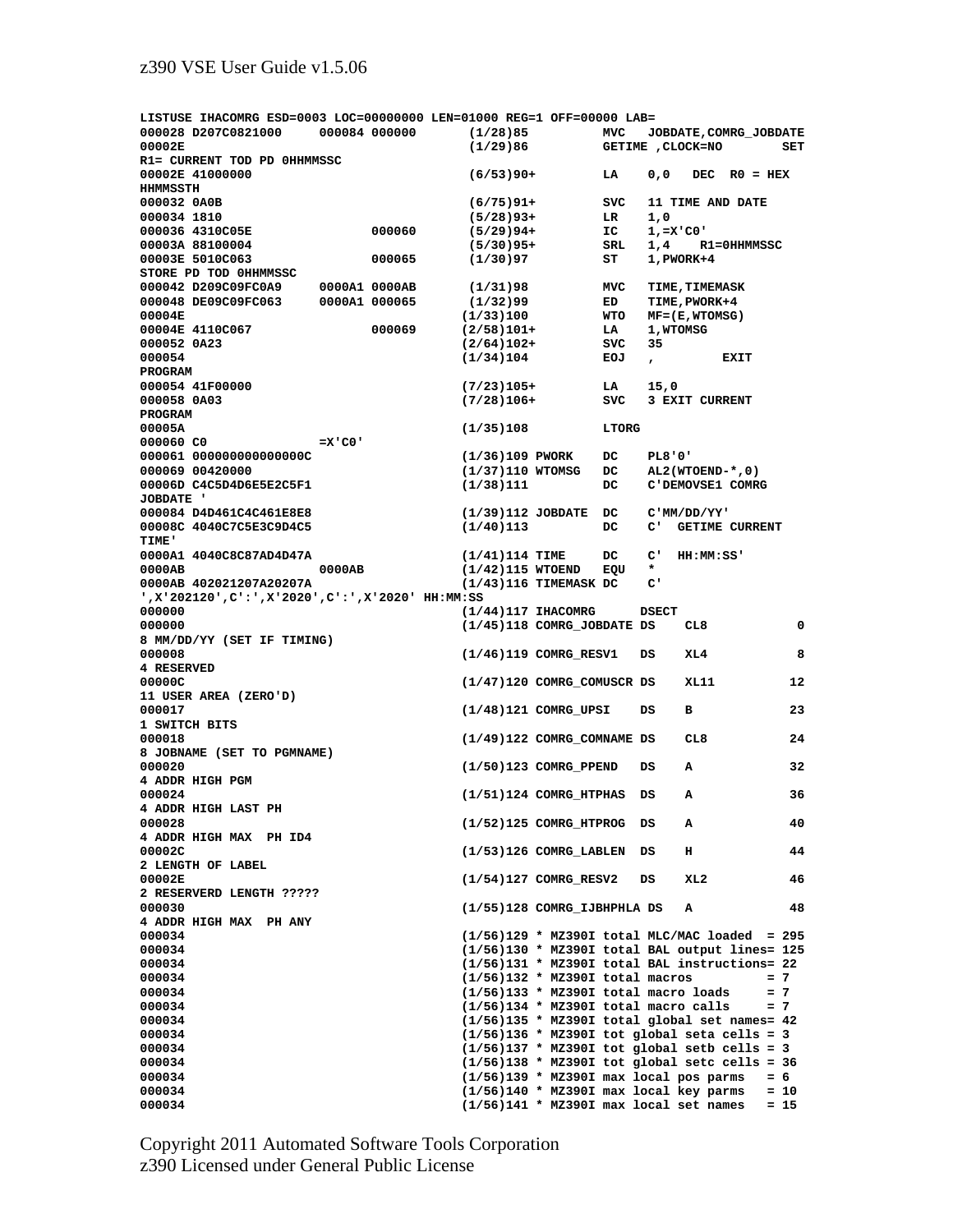**000034 (1/56)142 \* MZ390I max local seta cells = 6**   $(1/56)143$  \* MZ390I max local setb cells = 0 **000034 (1/56)144 \* MZ390I max local setc cells = 9 000034 (1/56)145 \* MZ390I total array expansions= 0 000034 (1/56)146 \* MZ390I total Keys = 1117 000034 (1/56)147 \* MZ390I Key searches = 1776 000034 (1/56)148 \* MZ390I Key avg comps = 0 000034 (1/56)149 \* MZ390I Key max comps = 3 000034 (1/56)150 \* MZ390I total macro line exec = 166 000034 (1/56)151 \* MZ390I total pcode line exec = 3 000034 (1/56)152 \* MZ390I total pcode line gen. = 29 000034 (1/56)153 \* MZ390I total pcode line reuse= 0 000034 (1/56)154 \* MZ390I total pcode op gen. = 112 000034 (1/56)155 \* MZ390I total pcode op exec = 10 000034 (1/56)156 \* MZ390I total pcode gen opt = 41 000034** (1/56)157 \* MZ390I total pcode exec opt = 0<br>000034 (1/56)158 \* MZ390I total milliseconds = 5 **000034 (1/56)158 \* MZ390I total milliseconds = 532 000034 (1/56)159 \* MZ390I instructions/second = 312 000034 (1/56)160 \* MZ390I FID= 1 ERR= 0 vse\demo\DEMOVSE1.MLC 000034 (1/56)161 \* MZ390I FID= 2 ERR= 0 mac\WTO.MAC 000034 (1/56)162 \* MZ390I FID= 3 ERR= 0 vse\mac\COMRG.MAC 000034 (1/56)163 \* MZ390I FID= 4 ERR= 0 mac\ZCVTD.MAC 000034 (1/56)164 \* MZ390I FID= 5 ERR= 0 vse\mac\GETIME.MAC 000034** (1/56)165 \* MZ390I FID= 6 ERR= 0 mac\TIME.MAC<br>000034 (1/56)166 \* MZ390I FID= 7 ERR= 0 **000034 (1/56)166 \* MZ390I FID= 7 ERR= 0 vse\mac\EOJ.MAC 000034 (1/56)167 END** 

**Symbol Table Listing** 

 **SYM=COMRG\_COMNAME LOC=00000018 LEN=00000008 ESD=0003 TYPE=REL XREF=122 SYM=COMRG\_COMUSCR LOC=0000000C LEN=0000000B ESD=0003 TYPE=REL XREF=120 SYM=COMRG\_HTPHAS LOC=00000024 LEN=00000004 ESD=0003 TYPE=REL XREF=124 SYM=COMRG\_HTPROG LOC=00000028 LEN=00000004 ESD=0003 TYPE=REL XREF=125 SYM=COMRG\_IJBHPHLA LOC=00000030 LEN=00000004 ESD=0003 TYPE=REL XREF=128 SYM=COMRG\_JOBDATE LOC=00000000 LEN=00000008 ESD=0003 TYPE=REL XREF=118 85 SYM=COMRG\_LABLEN LOC=0000002C LEN=00000002 ESD=0003 TYPE=REL XREF=126 SYM=COMRG\_PPEND LOC=00000020 LEN=00000004 ESD=0003 TYPE=REL XREF=123 SYM=COMRG\_RESV1 LOC=00000008 LEN=00000004 ESD=0003 TYPE=REL XREF=119 SYM=COMRG\_RESV2 LOC=0000002E LEN=00000002 ESD=0003 TYPE=REL XREF=127 SYM=COMRG\_UPSI LOC=00000017 LEN=00000001 ESD=0003 TYPE=REL XREF=121 SYM=DEMOVSE1 LOC=00000000 LEN=000000B8 ESD=0001 TYPE=CST XREF=22 81 SYM=IHACOMRG LOC=00000000 LEN=00000038 ESD=0003 TYPE=DST XREF=117 84 SYM=IHAZCVT LOC=00000000 LEN=00008000 ESD=0002 TYPE=DST XREF=40 34 41 43 45 47 49 51 53 55 57 59 61 63 65 67 80 SYM=JOBDATE LOC=00000084 LEN=00000008 ESD=0001 TYPE=REL XREF=112 85 SYM=PWORK LOC=00000061 LEN=00000008 ESD=0001 TYPE=REL XREF=109 97 99**<br>SYM=TIME LOC=000000A1 LEN=0000000A ESD=0001 TYPE=REL XREF=114 98 99 LOC=000000A1 LEN=0000000A ESD=0001 TYPE=REL XREF=114 98 99  **SYM=TIMEMASK LOC=000000AB LEN=00000001 ESD=0001 TYPE=REL XREF=116 98 SYM=WTO#1\_EOT LOC=0000001E LEN=00000001 ESD=0001 TYPE=REL XREF=28 26 27 SYM=WTOEND LOC=000000AB LEN=00000001 ESD=0001 TYPE=REL XREF=115 110 SYM=WTOMSG LOC=00000069 LEN=00000002 ESD=0001 TYPE=REL XREF=110 101 SYM=ZCVT LOC=00002000 LEN=00000001 ESD=0000 TYPE=ABS XREF=39 33 SYM=ZCVTCAP LOC=00000024 LEN=00000004 ESD=0002 TYPE=REL XREF=56 SYM=ZCVTEIBP LOC=00000020 LEN=00000004 ESD=0002 TYPE=REL XREF=54 SYM=ZCVTEND LOC=00008000 LEN=00000004 ESD=0002 TYPE=REL XREF=80 SYM=ZCVTEPIE LOC=00000400 LEN=00000100 ESD=0002 TYPE=REL XREF=64 SYM=ZCVTESTA LOC=00000500 LEN=00000100 ESD=0002 TYPE=REL XREF=66 SYM=ZCVTEXIT LOC=00000018 LEN=00000002 ESD=0002 TYPE=REL XREF=50**  SYM=ZCVTFQ24 LOC=00000010 LEN=00000004 ESD=0002 TYPE=REL  **SYM=ZCVTFQ31 LOC=00000014 LEN=00000004 ESD=0002 TYPE=REL XREF=48 SYM=ZCVTGECB LOC=0000001C LEN=00000004 ESD=0002 TYPE=REL XREF=52 SYM=ZCVTIPLP LOC=00000008 LEN=00000008 ESD=0002 TYPE=REL XREF=44 SYM=ZCVTPARM LOC=00000300 LEN=00000100 ESD=0002 TYPE=REL XREF=62 SYM=ZCVTSAV2 LOC=00000200 LEN=00000004 ESD=0002 TYPE=REL XREF=60**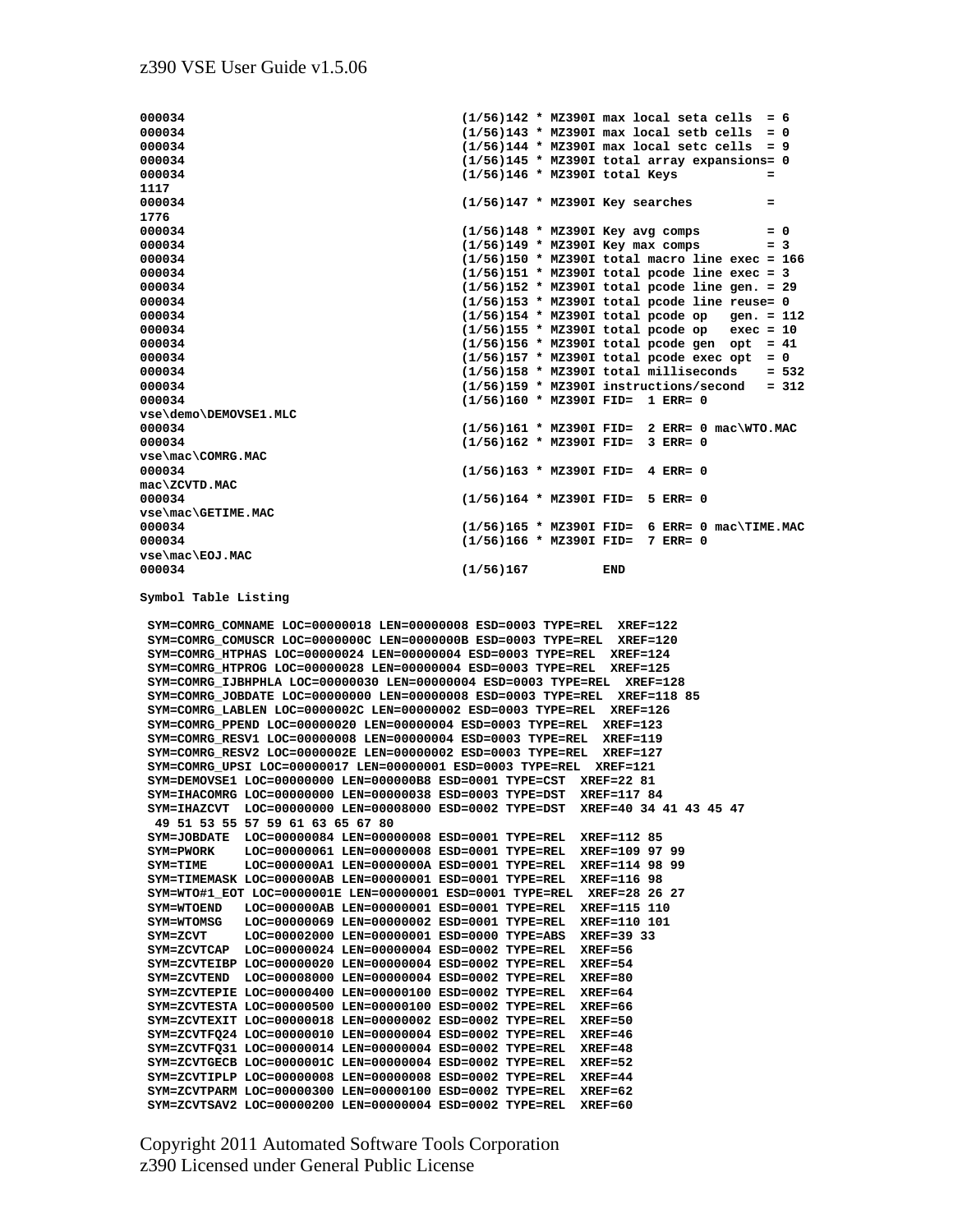**SYM=ZCVTSAVE LOC=00000100 LEN=00000004 ESD=0002 TYPE=REL XREF=58 SYM=ZCVTUPGM LOC=00000000 LEN=00000008 ESD=0002 TYPE=REL XREF=42 SYM=ZCVT\_COMRG LOC=00000600 LEN=00000400 ESD=0002 TYPE=REL XREF=68 35 SYM=ZCVT\_COMRG\_COMNAME LOC=00000A18 LEN=00000008 ESD=0002 TYPE=REL XREF=73 SYM=ZCVT\_COMRG\_COMUSCR LOC=00000A0C LEN=0000000B ESD=0002 TYPE=REL XREF=71 SYM=ZCVT\_COMRG\_HTPHAS LOC=00000A24 LEN=00000004 ESD=0002 TYPE=REL XREF=75 SYM=ZCVT\_COMRG\_HTPROG LOC=00000A28 LEN=00000004 ESD=0002 TYPE=REL XREF=76 SYM=ZCVT\_COMRG\_IJBHPHLA LOC=00000A30 LEN=00000004 ESD=0002 TYPE=REL XREF=79 SYM=ZCVT\_COMRG\_JOBDATE LOC=00000A00 LEN=00000008 ESD=0002 TYPE=REL XREF=69 SYM=ZCVT\_COMRG\_LABLEN LOC=00000A2C LEN=00000002 ESD=0002 TYPE=REL XREF=77 SYM=ZCVT\_COMRG\_PPEND LOC=00000A20 LEN=00000004 ESD=0002 TYPE=REL XREF=74 SYM=ZCVT\_COMRG\_RESV1 LOC=00000A08 LEN=00000004 ESD=0002 TYPE=REL XREF=70 SYM=ZCVT\_COMRG\_RESV2 LOC=00000A2E LEN=00000002 ESD=0002 TYPE=REL XREF=78 SYM=ZCVT\_COMRG\_UPSI LOC=00000A17 LEN=00000001 ESD=0002 TYPE=REL XREF=72** 

#### **Literal Table Listing**

 **LIT=X'C0' LOC=00000060 LEN=00000001 ESD=0001 POOL=0001 XREF=94** 

| AZ390I total mnote errors   = 0  max level= 0 |
|-----------------------------------------------|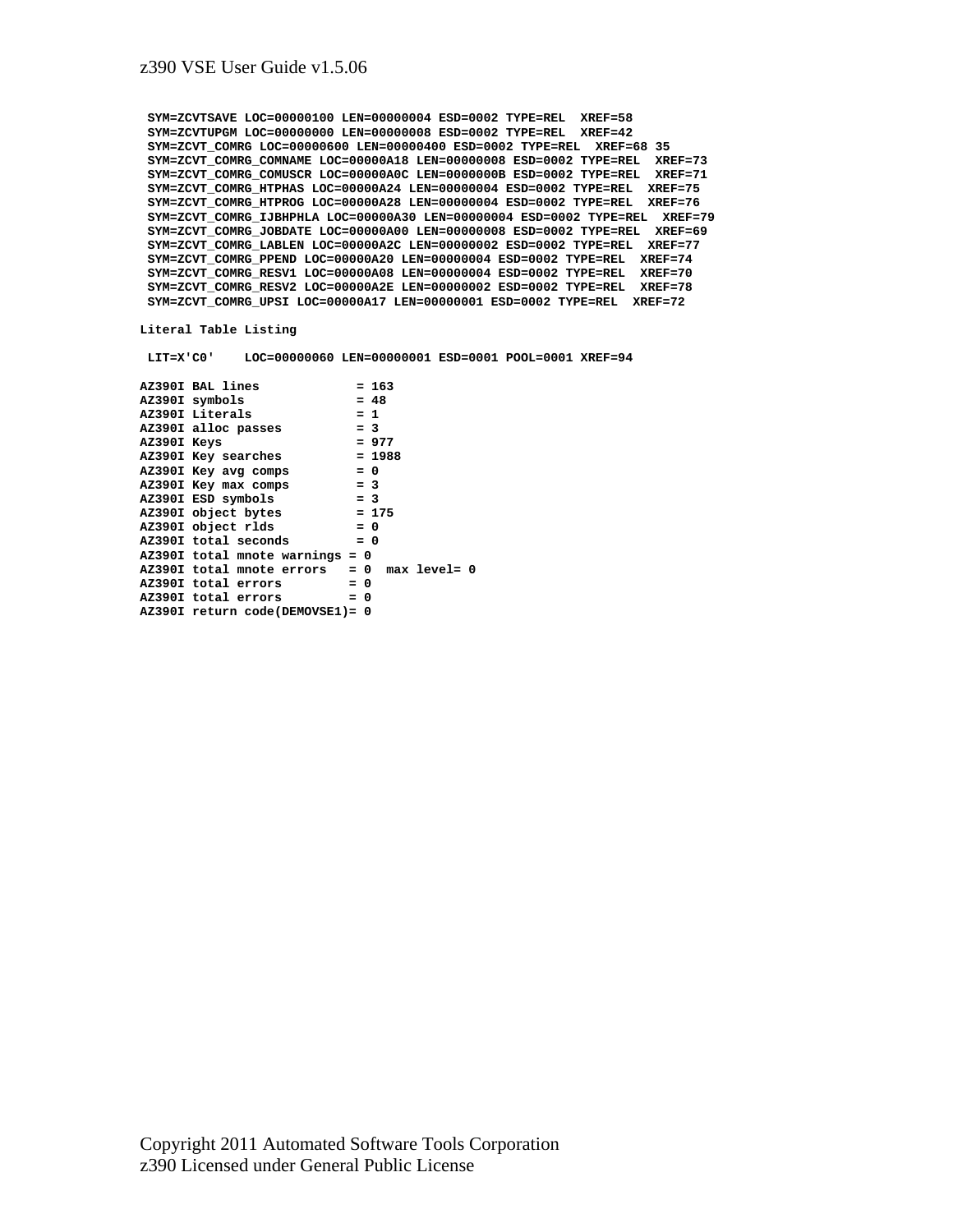**Appendix III: VSE application execution log DEMOVSE1.LOG** 

```
EZ390I V1.3.02b Current Date 03/13/07 Time 04:49:32 
EZ390I Copyright 2006 Automated Software Tools Corporation 
EZ390I z390 is licensed under GNU General Public License 
EZ390I program = DEMOVSE1 
EZ390I options = sysmac(vse\mac+mac) amode24 trace 
DEMOVSE1 HELLO WORLD 
DEMOVSE1 COMRG JOBDATE 03/13/07 GETIME CURRENT TIME 4:49:32 
EZ390I Stats total instructions = 18 
EZ390I Stats current date 03/13/07 time 04:49:32 
EZ390I Stats total seconds = 0 
EZ390I Stats instructions/sec = 375 
EZ390I total errors = 0
EZ390I return code(DEMOVSE1)= 0
```